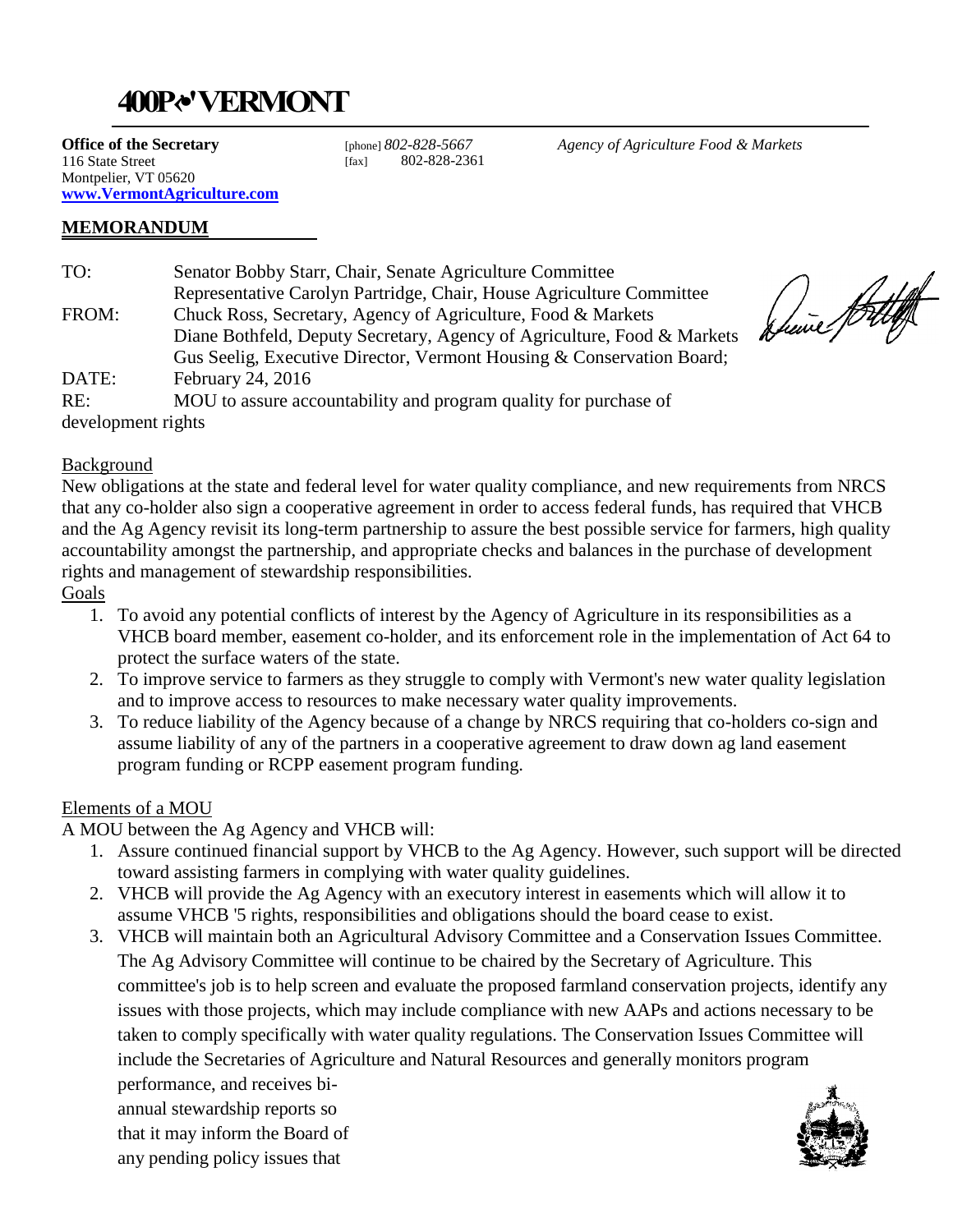need attention.

*The State of Vermont is an Equal Opportunity/Affirmative Action Employer and Provider*